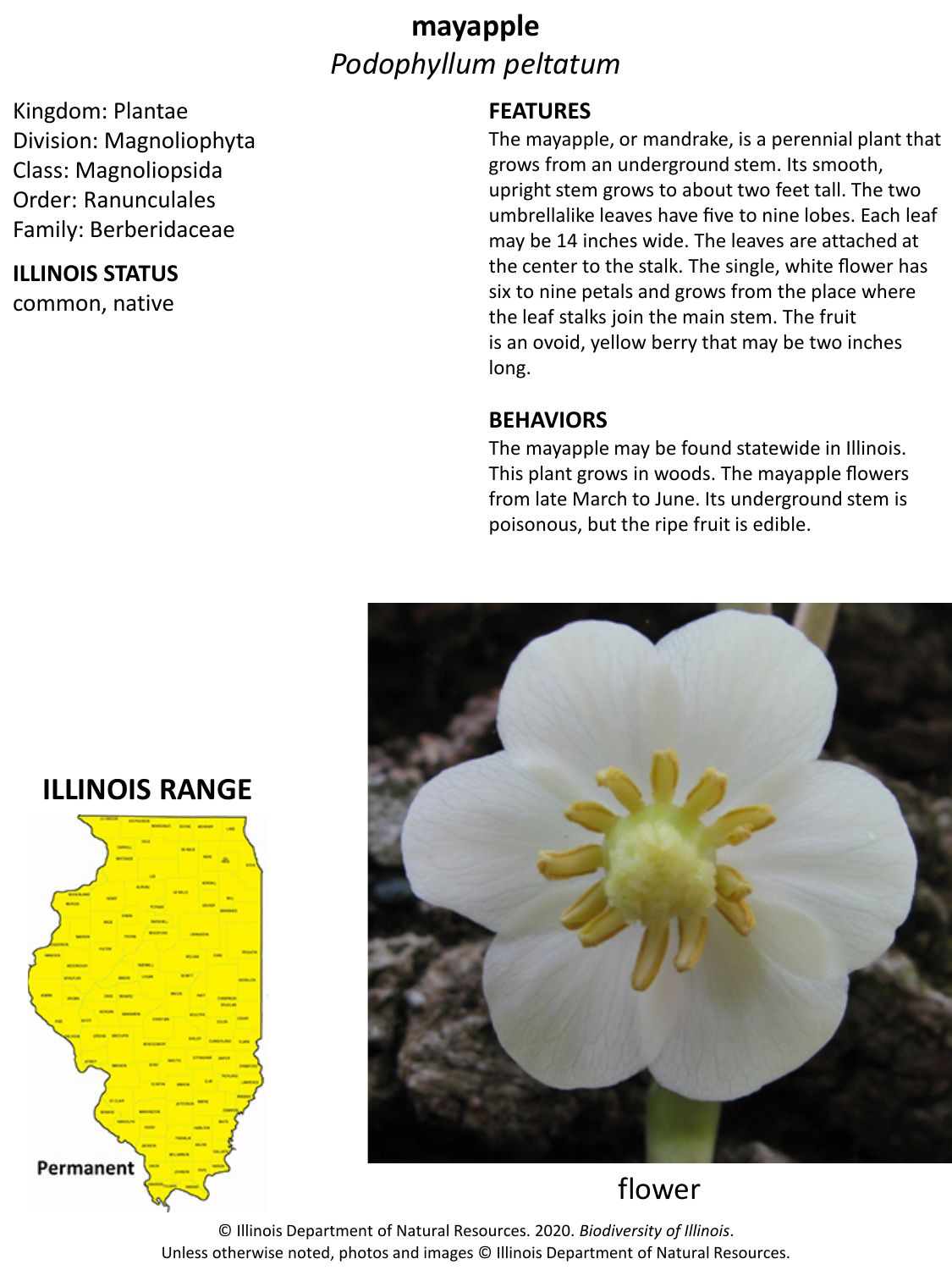plant with flower

© Illinois Department of Natural Resources. 2020. *Biodiversity of Illinois*. Unless otherwise noted, photos and images © Illinois Department of Natural Resources.